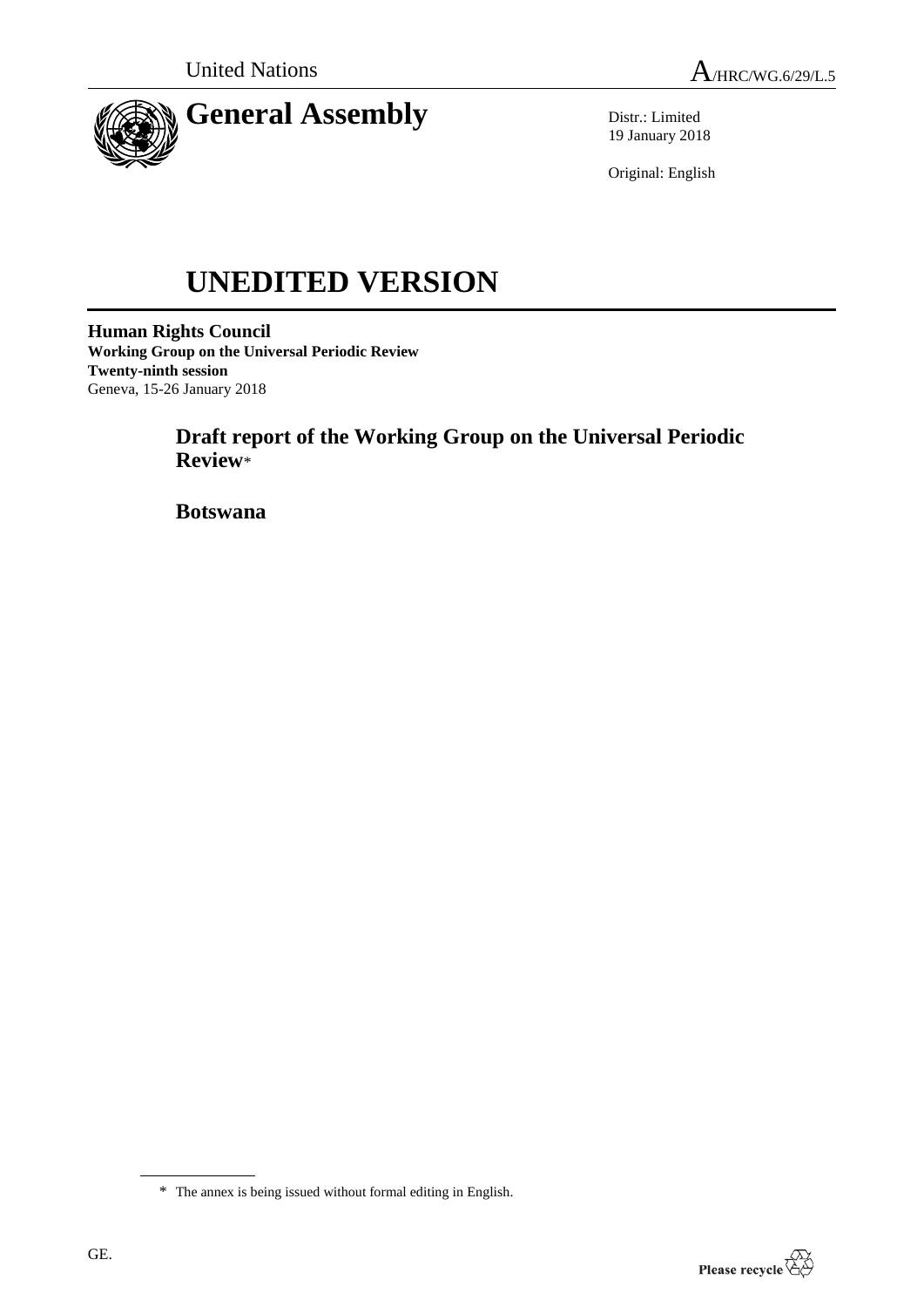### Contents

#### *Page*

|       |           |  | 3 |
|-------|-----------|--|---|
|       |           |  | 3 |
|       |           |  | 3 |
|       | <b>B.</b> |  | 3 |
| Π.    |           |  |   |
| Annex |           |  |   |
|       |           |  |   |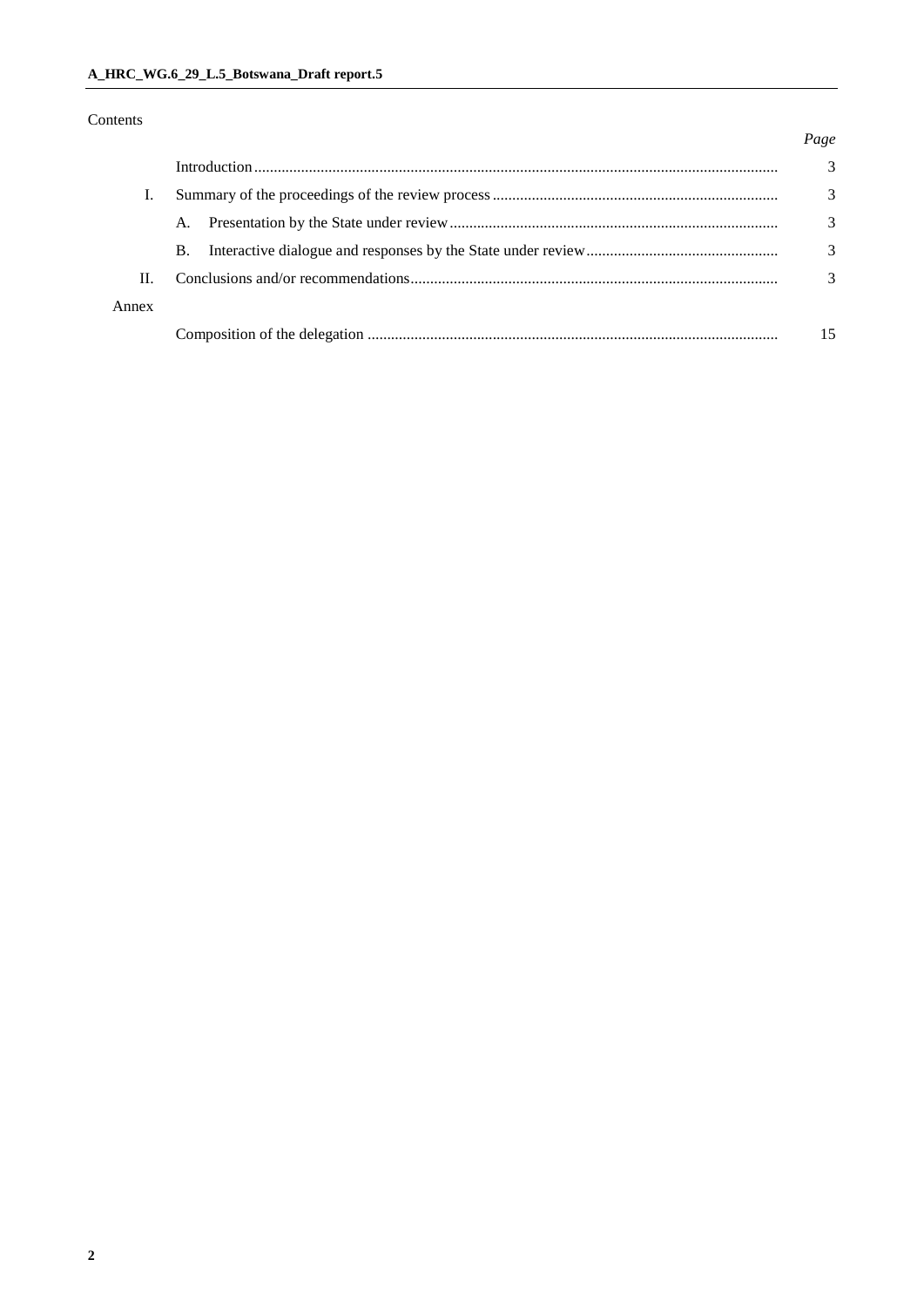## **Introduction**

1. The Working Group on the Universal Periodic Review, established in accordance with Human Rights Council resolution 5/1, held its twenty-ninth session from 15 to 26 January 2018. The review of Botswana was held at the 5<sup>th</sup> meeting, on 17 January 2018. The delegation of Botswana was headed by the Minister of Nationality, Immigration and Gender Affairs of Botswana, His Excellency Mr. Edwin J. Batshu. At its 10th meeting, held on 19 January 2018, the Working Group adopted the report on Botswana.

2. On 10 January 2018, the Human Rights Council selected the following group of rapporteurs (troika) to facilitate the review of Botswana: China, Cuba and the United States of America.

3. In accordance with paragraph 15 of the annex to Human Rights Council resolution 5/1 and paragraph 5 of the annex to Council resolution 16/21, the following documents were issued for the review of Botswana:

(a) A national report submitted/written presentation made in accordance with paragraph 15 (a) (A/HRC/WG.6/29/BWA/1);

A compilation prepared by the Office of the United Nations High Commissioner for Human Rights (OHCHR) in accordance with paragraph 15 (b) (A/HRC/WG.6/29/BWA/2);

(c) A summary prepared by OHCHR in accordance with paragraph 15 (c) (A/HRC/WG.6/29/BWA/3).

4. A list of questions prepared in advance by Belgium, Brazil, Germany, Portugal, Slovenia, Sweden, the United Kingdom of Great Britain and Northern Ireland was transmitted to Botswana through the troika. These questions are available on the extranet of the universal periodic review.

## **I. Summary of the proceedings of the review process**

**[**To be completed by 2 February 2018]

#### **A. Presentation by the State under review**

#### **B. Interactive dialogue and responses by the State under review**

5. During the interactive dialogue, 83 delegations made statements. Recommendations made during the interactive dialogue appear in section II of this report.

## **II. Conclusions and/or recommendations\*\***

**6. The following recommendations made during the interactive dialogue enjoy the support of Botswana:**

6.1. **Ratify those international instruments to which Botswana had committed to ratify during the second cycle of the UPR (Madagascar);**

6.2. **Cooperate fully with treaty bodies by meeting reporting obligations as a member state (Republic of Korea);**

<sup>\*\*</sup> The conclusions and recommendations have not been edited.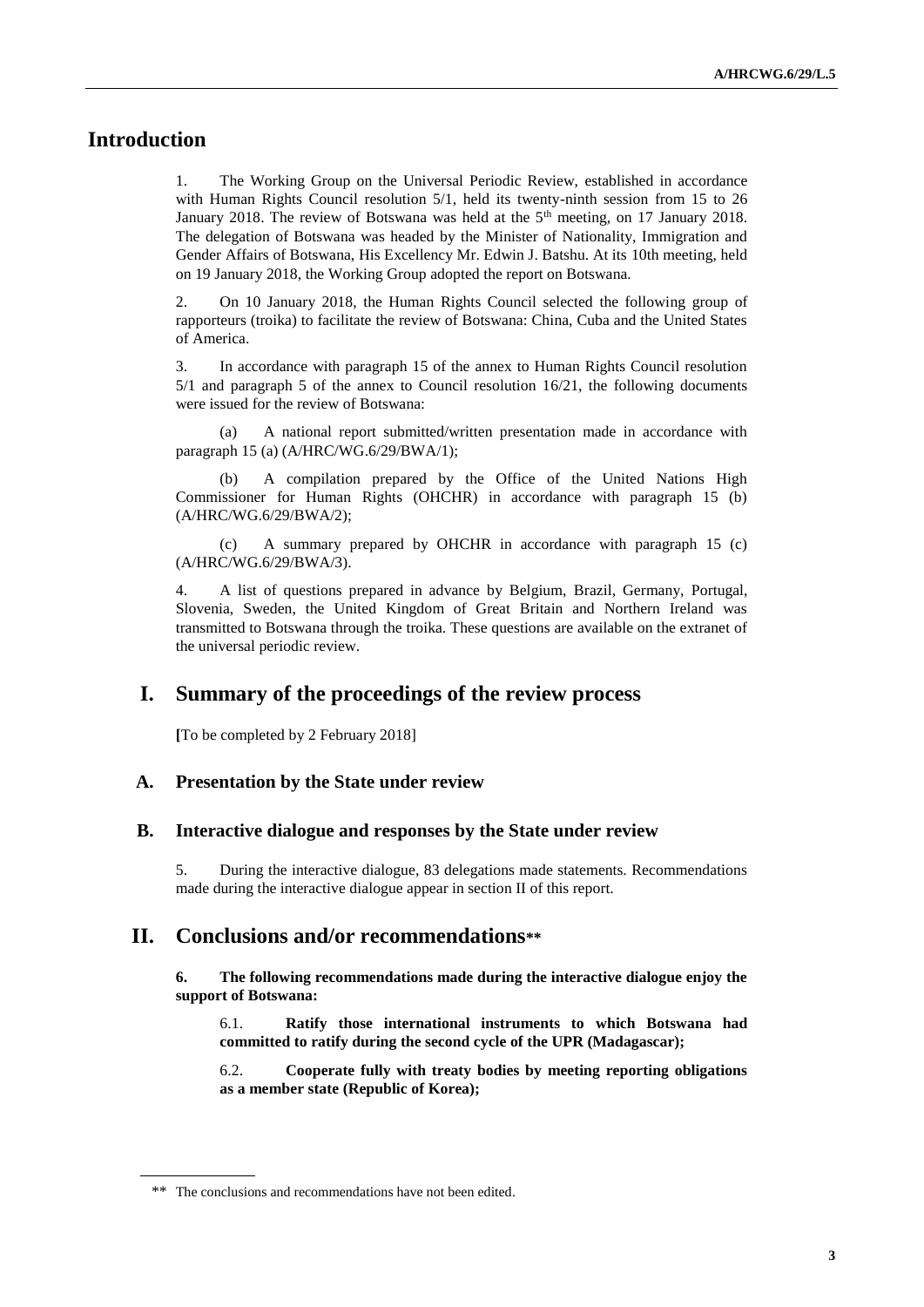6.3. **Continue to work on the implementation of its commitments to promote and protect human rights in light of the recommendations already accepted (Sudan);**

6.4. **Consider the creation of a National Follow-up Mechanism for Recommendation on human rights issues, which would allow for an adequate follow-up of the obligations and recommendations made by regional and universal human rights systems (Paraguay);**

6.5. **Domesticate CEDAW in order to enhance the promotion and protection of women's rights (Namibia);**

6.6. **Continue efforts to ensure that the national human rights institution that will be established, will be in compliance with the Paris Principles (Portugal);**

6.7. **Expedite the establishment of a national human rights institution in conformity with the Paris Principles (Sierra Leone);**

6.8. **Intensify efforts aimed at establishing a National Human Rights Institution in line with Paris Principles (Ukraine);**

6.9. **Prioritize the setting-up of the national human rights institution in accordance with the Paris Principles (South Africa);**

6.10. **Step up the process of setting up the national human rights institution in conformity with the Paris Principles (Togo);**

6.11. **Accelerate the establishment of the national human rights institution in line with the Paris Principles on the Status of National Institutions (Afghanistan);**

6.12. **Establish, without further delay, a national human rights institution that will be in full compliance with the Paris Principles (Liechtenstein);**

6.13. **Establish a national human rights institution in line with the Paris Principles (Morocco);**

6.14. **Complete the legal procedures to establish the national human rights institution (Tunisia);**

6.15. **Complete its efforts to establish a national human rights institution in line with the Paris Principles (Greece);**

6.16. **Establish a national human rights institution that is in line with the Paris Principles by finalizing and adopting the Ombudsman Amendment Bill that will confer the human rights mandate on the Office of the Ombudsman (Thailand);**

6.17. **Take all efforts to ensure that its national human rights institution is in compliance with the Paris Principles (Timor-Leste);**

6.18. **Ensure the independence of the Office of the Ombudsman as a National Human Rights Institution in line with the Paris Principles (Canada);**

6.19. **Take concrete steps towards the finalization of the bill on the transformation of the Office of the Ombudsman into a hybrid National Human Rights Institution (Namibia);**

6.20. **Ensure that the Office of the Ombudsman, as a National Human Rights Institution is independent and adequately financed in line with the Paris Principles (Germany);**

6.21. **Resource adequately the National Gender Commission established in 2016 to monitor implementation of the National Policy on Gender and Development to perform its functions effectively (Singapore);**

6.22. **Finalize the work on a Comprehensive Human Rights Strategy and National Action Plan (Turkey);**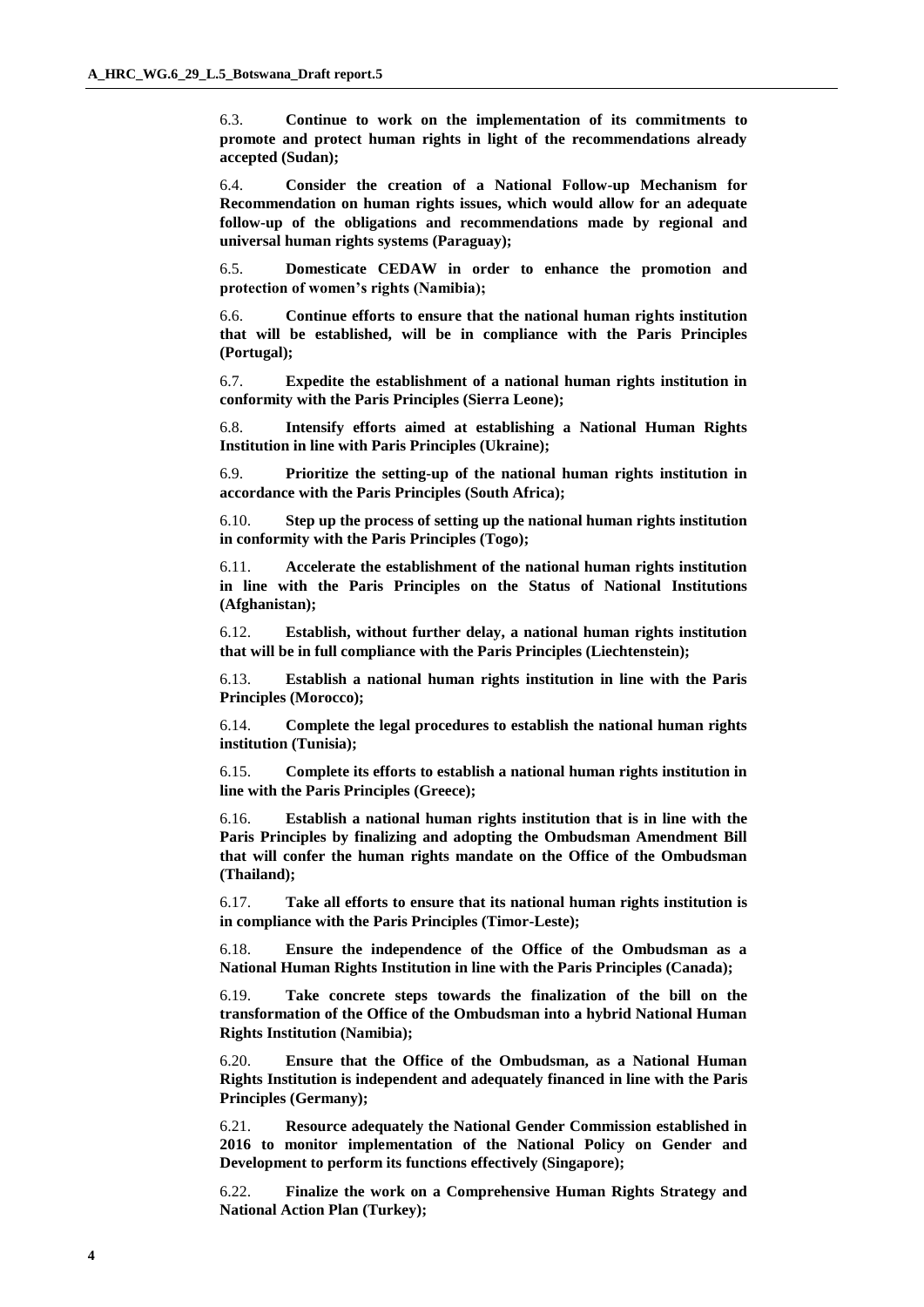6.23. **Finalise its plans to develop a National Human Rights Strategy and National Action Plan (Zimbabwe);**

6.24. **Take measures to improve efficiency, accountability and transparency in the public service of the country (Azerbaijan);**

6.25. **Provide trainings on human rights principles and obligations for all law enforcement officers, as well as continue to investigate allegations of human rights violations, including violations committed by police officers, and hold accountable those who are responsible (Thailand);**

6.26. **Take measures to prevent and combat all forms of discrimination, especially against women, persons with disabilities and other vulnerable groups (Italy);**

6.27. **Continue with reforms, which include introducing measures to diversify the economy and accelerate economic growth aimed at increased productivity, poverty reduction and the attainment of equitable social development (Indonesia);**

6.28. **Take active steps to ensure that public consultations on the abolition of the death penalty, including on its abolition, are held and include information on the outcome of those consultations in its next UPR report (Rwanda);**

6.29. **Renew the work towards holding a public national discussion on the death penalty (Ukraine);**

6.30. **Criminalize domestic violence and continue the elaboration and implementation of public policies to prevent, address, punish and eradicate all forms of violence against women, including building help centres for women victim of violence (Paraguay);**

6.31. **Implement further measures to combat gender-based violence and take steps to strengthen legal protections for victims of gender-based violence (Australia);**

6.32. **Train police officers and other stakeholders on the handling of reported cases of gender-based violence (Belgium);**

6.33. **Punish the authors responsible of sexual violence against women and girls (France);**

6.34. **Strengthen its domestic criminal legal system in order to effectively investigate and prosecute crimes (India);**

6.35. **Continue with efforts in the field of gender equality, especially by removing loopholes in national legislation and by encouraging participation of women in economy and politics (Slovenia);**

6.36. **Continue to study the possibility of establishing the measures and mechanisms in order to improve the representation of women's access to decision making positions in politics (Mauritania);**

6.37. **Take the necessary measures, as a country of origin, transit and destination for human trafficking and sexual exploitation of children, to address and investigate such crimes (Syrian Arabic Republic);**

6.38. **Continue to strengthen measures to combat human trafficking by providing trainings to service providers and stakeholders working with victims of human trafficking (Maldives);**

6.39. **Take concrete measures to prevent human trafficking and exploitation, especially of women and children (Republic of Korea);**

6.40. **Work closely with civil society and non-government organizations in addressing human trafficking issues (Philippines);**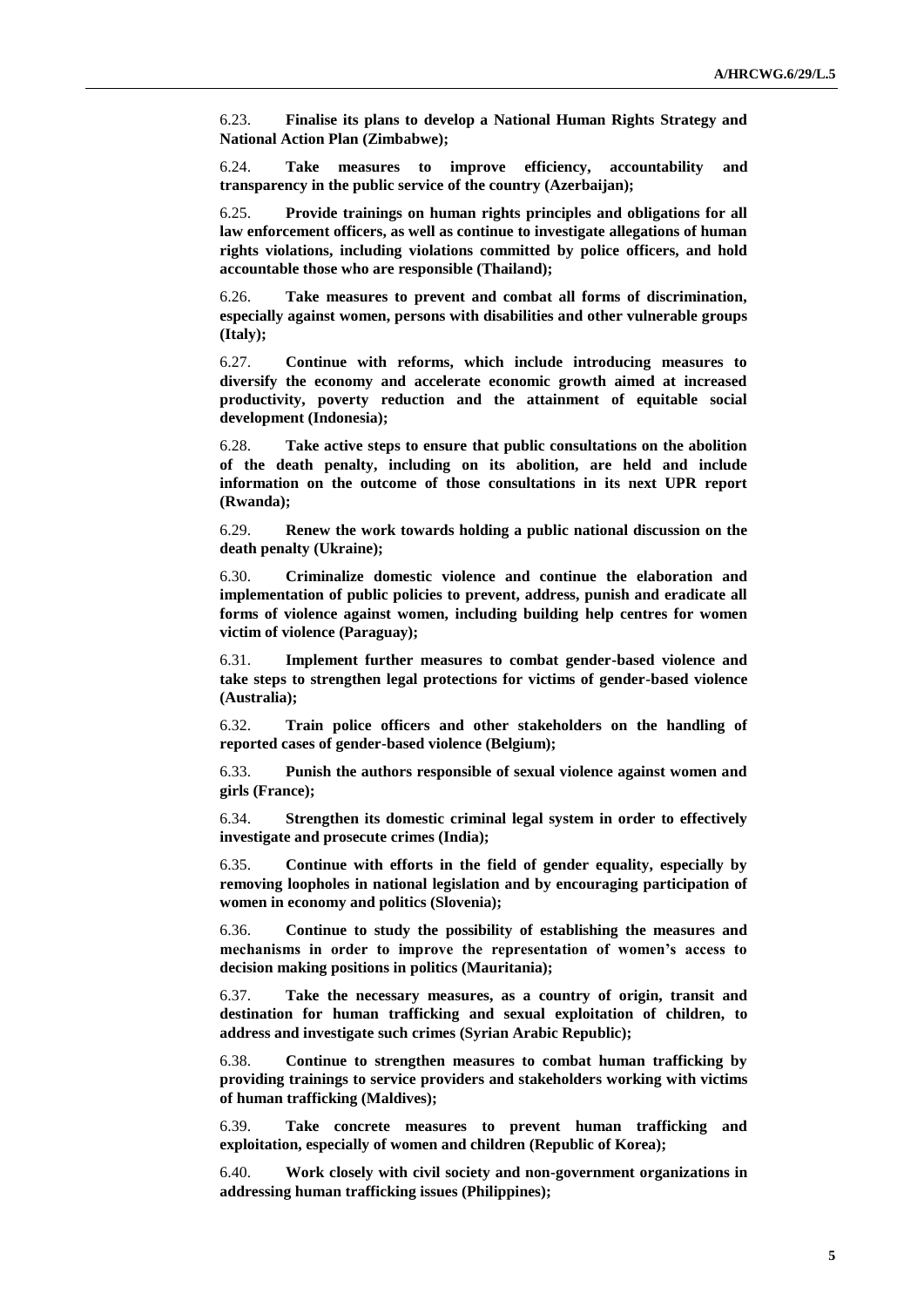6.41. **Enhance its social protection programme, in areas such as: targeting mechanisms, implementation procedures and coordination (State of Palestine);**

6.42. **Strengthen the economic resources of the most vulnerable so that they can live in dignity (Libya);**

6.43. **Continue undertaking further measures to eradicate poverty (Azerbaijan);**

6.44. **Adopt a specific policy with affirmative action measures to lift young people out of exclusion and poverty, particularly those living in rural areas (Honduras);**

6.45. **Continue working on poverty eradication initiatives with special focus on women and children (Bhutan);**

6.46. **Further strengthen policies aimed at poverty eradication (Georgia);**

6.47. **Adopt measures to improve the quality of water (Timor-Leste);**

6.48. **Continue efforts to ensure the right to safe drinking water and sanitation by adopting in this regard a national water supply policy that includes a strategy for its sustainable management and measures to improve its treatment (Spain);**

6.49. **Adopt a national water policy, elaborating a long term strategy to manage this resource in a sustainable manner (Senegal);**

6.50. **Adopt policies aimed at improving the quality of water and introduce a systematic monitoring system for water treatment (Holy See);**

6.51. **Take necessary measures to improve access to health, particularly for vulnerable groups, including children and women (Algeria);**

6.52. **Broaden access to emergency obstetric care, to improve midwifery training for the medical personnel and consider increasing resources assigned to maternal health (Russian Federation);**

6.53. **Work at improving the health care infrastructure, access to emergency obstetric care, midwife training and resources devoted to maternal health (Holy See);**

6.54. **Further improve the health care infrastructure in Botswana and special attention to awareness raising programmes among women and adolescent girls in rural areas for addressing the challenge of HIV/AIDS (India);**

6.55. **Further strengthen its national programme to reduce HIV prevalence, especially among young people (Indonesia);**

6.56. **Strengthen the policies to combat HIV/AIDS (Senegal);**

6.57. **Maintain the Government's programmes on combating HIV/AIDS with the support of the World Health Organization and other international partners (Ukraine);**

6.58. **Take further steps to ensure right to health particularly by combatting the scourge of HIV and AIDS (Azerbaijan);**

6.59. **Continue to take action to promote awareness raising programs for prevention of HIV/AIDS (Myanmar);**

6.60. **Strengthen targeted interventions on vulnerability to HIV and gender based violence (Ethiopia);**

6.61. **Continue efforts to promote comprehensive education policies, particularly by implementing the National Strategic Education Plan (2015- 2020) (Brazil);**

6.62. **Improve the quality of education (Iraq);**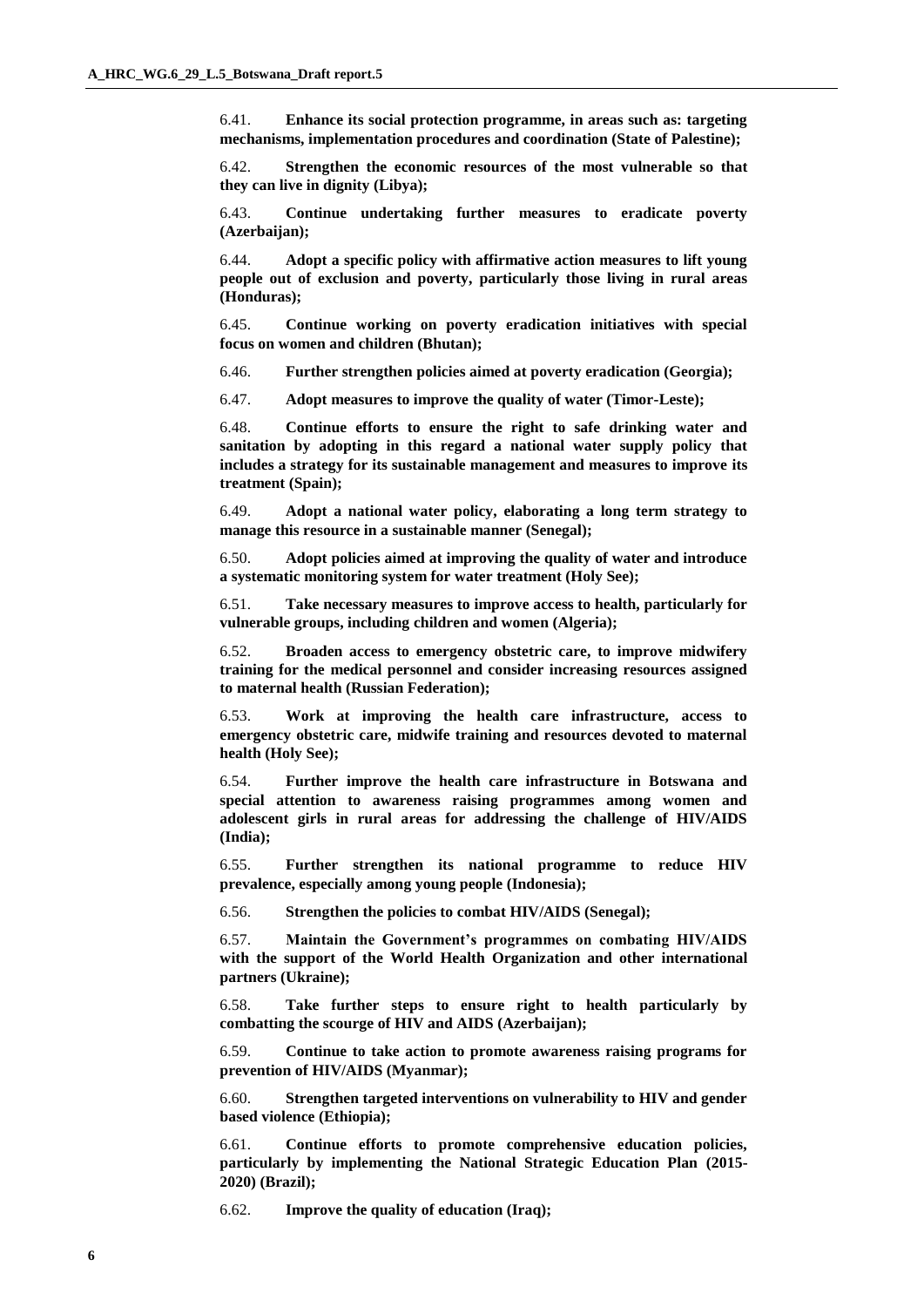6.63. **Promote human rights education and awareness raising for the public including schools, through government ministries and other bodies (Ghana);**

6.64. **Continue efforts to implement Committee on the Elimination of Discrimination Against Women obligations and promote and protect the rights of women (Maldives);**

6.65. **Continue to put emphasis on gender equality and ensuring rights of women and girls, including better access for them to education aside from committing greater budgetary resources to the Women Economic Empowerment Programme (Malaysia);**

6.66. **Take measures aimed at ending violence against women and girls and the discrimination suffered by them by influencing traditional practices that undermine gender equality and promoting greater participation of women in all sectors of society (Spain);**

6.67. **Continue the efforts to combat discrimination against women and achieve gender equality (Tunisia);**

6.68. **Continue efforts to achieve gender equality and the empowerment of women (Egypt);**

6.69. **Continue to strengthen programs for the economic empowerment of women (Cuba);**

6.70. **Pursue the implementation of plans and strategies to promote the rights of the child (Cuba);**

6.71. **Continue conducting the situational analysis on the National Plan of Action for Orphans and Vulnerable Children (Slovenia);**

6.72. **Allocate dedicated funding to the National Plan of Action for Orphans and Vulnerable Children for more effective implementation (Singapore);**

6.73. **Implement gender equality policies, which fosters girls' access to health and education and raise awareness among the population about sexual and gender-based violence (Mexico).**

**7. The following recommendations made during the interactive dialogue will be examined by Botswana and responses will be provided in due time, but no later than the thirty-eighth session of the Human Rights Council:**

7.1. **Enhance efforts to conform to the international standards concerning human rights, also by continuing the ratification process of the main international instruments (Italy);**

7.2. **Consider initiating the processes of ratification of the main human rights treaties that have not been ratified (Paraguay);**

7.3. **Become a party to international human rights instruments which Botswana has not as yet become a party to (Niger);**

7.4. **Ratify the International Covenant on Economic, Social and Cultural Rights, Convention on the Rights of Persons with Disabilities, International Convention on the Protection of the Rights of All Migrant Workers and Members of Their Families, and the International Convention for the Protection of All Persons from Enforced Disappearance (Sierra Leone);**

7.5. **Consider the ratification of the International Covenant on Economic, Social and Cultural Rights, the International Convention for the Protection of all Persons from Enforced Disappearance, the International Convention on the Protection of the Rights of All Migrant Workers and Members of their Families, the Convention against Torture and Other Cruel, Inhuman or**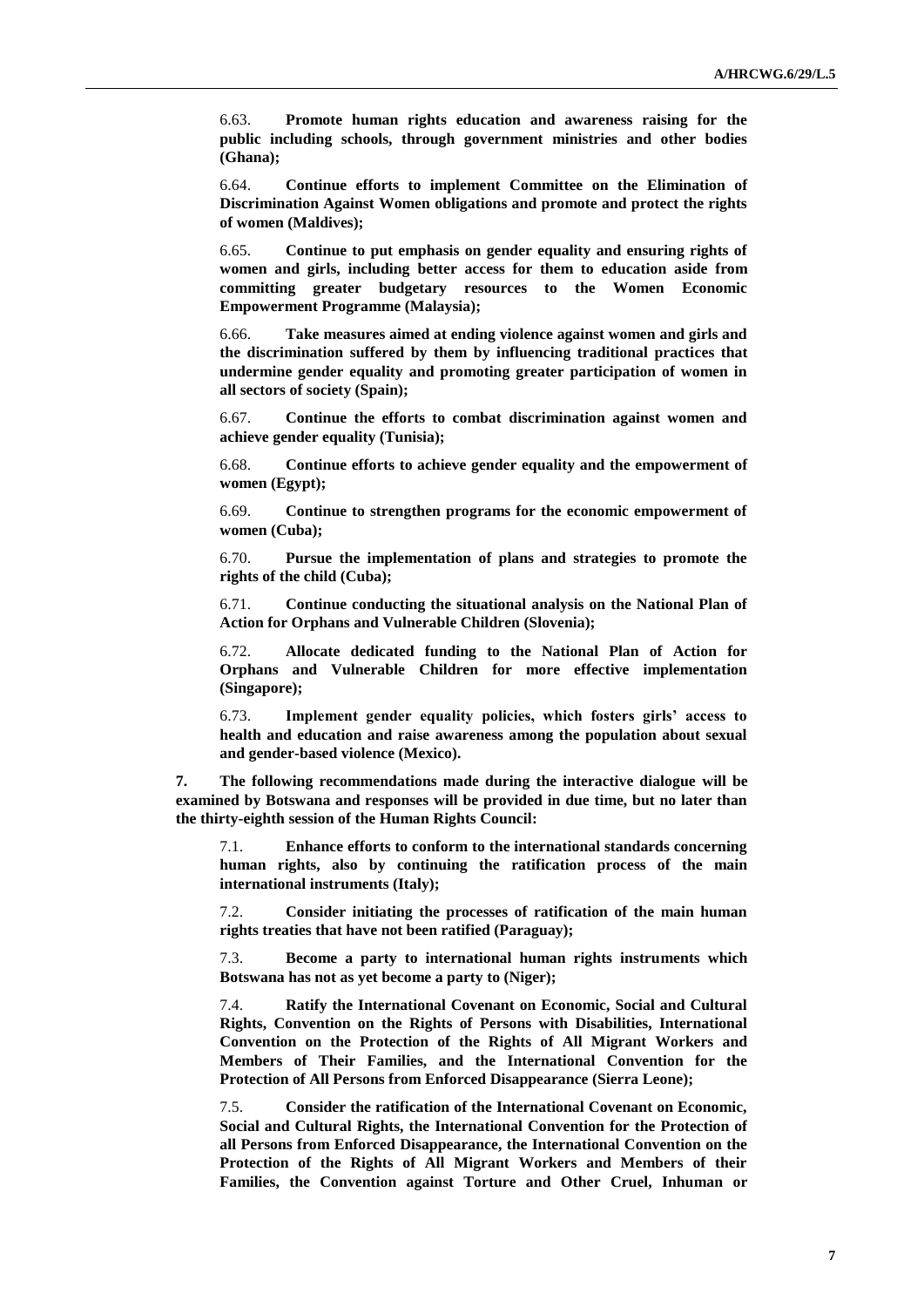**Degrading Treatment or Punishment and its Optional Protocol, and incorporate these instruments into its national legislation (Burkina Faso);**

7.6. **Ratify the International Covenant on Economic, Social and Cultural Rights and the International Convention on the Protection of the Rights of All Migrant Workers and Members of Their Families (Mexico);**

7.7. **Ratify the International Convention on the Protection of the Rights of All Migrant Workers and Members of Their Families (ICRMW) and harmonize its National Migration Policy with the principles espoused in the ICRMW (Philippines);**

7.8. **Ratify the Optional Protocol to the United Nations Convention against Torture and other Cruel, Inhuman or Degrading Treatment (Denmark);**

7.9. **Intensify efforts to ratify the Optional Protocol to the Convention against Torture and Other Cruel, Inhuman or Degrading Treatment or Punishment (Georgia);**

7.10. **Consider acceding to the Convention on the Rights of Persons with Disabilities (Ethiopia);**

7.11. **Accelerate the accession process to the Convention on the Rights of Persons with Disabilities (Georgia);**

7.12. **Speed up the process of accession to the Convention on the Rights of Persons with Disabilities (Azerbaijan);**

7.13. **Consider ratifying the Convention on the Rights of Persons with Disabilities (Mauritius);**

7.14. **Ratify the Convention on Persons with Disabilities (Morocco);**

7.15. **Continue the process of ratification of international conventions to which this country is not yet a party, especially the ratification of the International Covenant on Economic, Social and Cultural Rights (Gabon);**

7.16. **Ratify the International Covenant on Economic, Social and Cultural Rights (Angola); (Armenia); (Egypt); (Iraq);**

7.17. **Ratify the International Covenant on Economic, Social and Cultural Rights and the UNESCO Convention against Discrimination in Education (Honduras);**

7.18. **Ratify the International Covenant on Economic, Social and Cultural Rights and its Optional Protocol and the Convention on the Rights of Persons with Disabilities (Portugal);**

7.19. **Ratify the 1961 Convention on the Reduction of Statelessness (Sierra Lone);**

7.20. **Accede and domesticate the 1961 Convention on Reduction of Statelessness to address child statelessness and lack of nationality (Kenya);**

7.21. **Accede to the 1961 Convention on the Reduction of Statelessness (Slovakia);**

7.22. **Accede to the 1961 Convention on the Reduction of Statelessness (Côte d'Ivoire);**

7.23. **Ratify Convention on the Prevention and Punishment of the Crime of Genocide (Armenia);**

7.24. **Consider ratifying the Genocide Convention in view of the upcoming 70th anniversary of its adoption (Rwanda);**

7.25. **Ratify the UNESCO Convention against Discrimination in Education (Senegal);**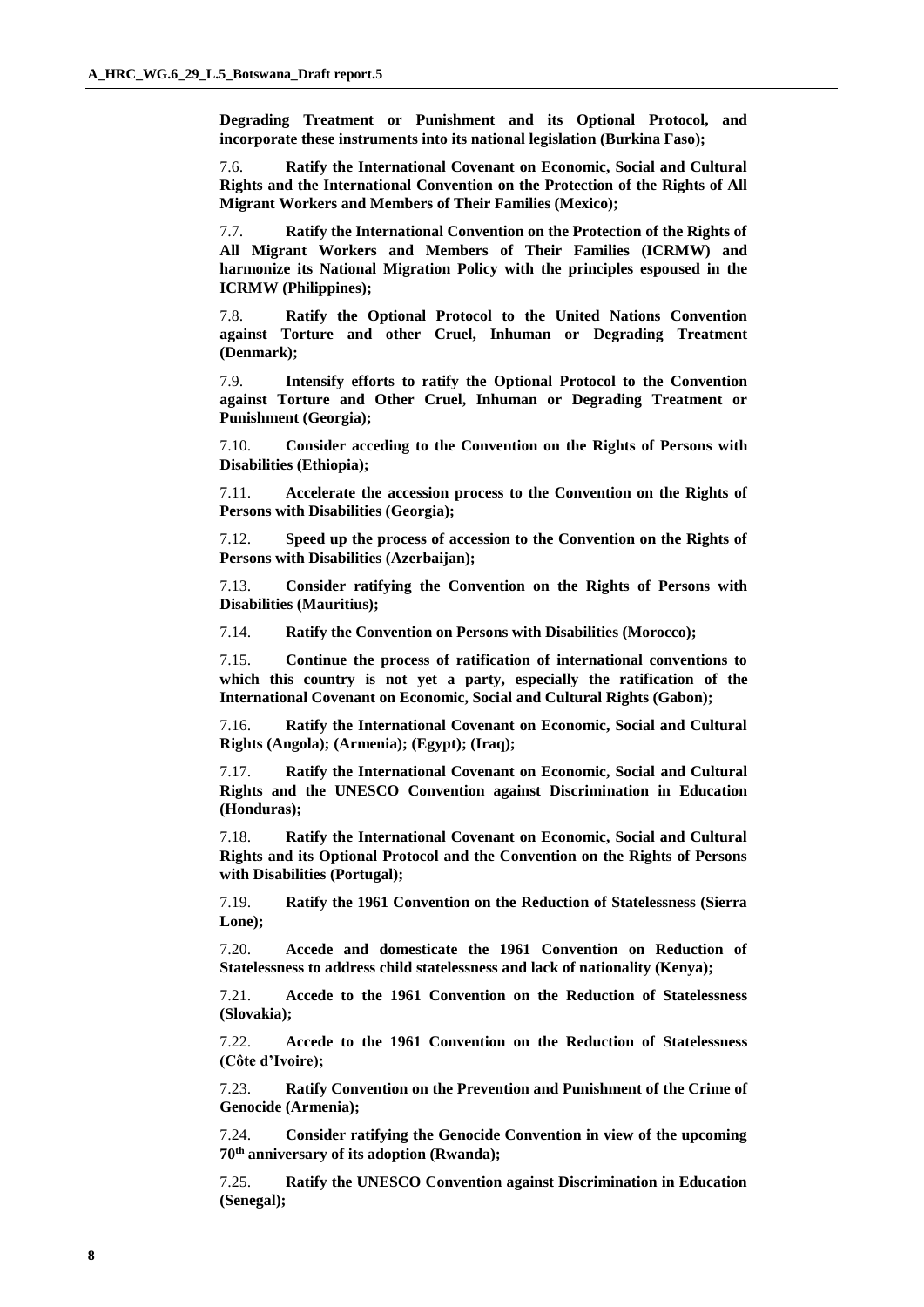7.26. **Extend a standing invitation to the special procedures mandate holders (State of Palestine);**

7.27. **Extend a standing invitation to Special Procedures (Honduras);**

7.28. **Issue an open standing invitation to the Human Rights Council special procedures (Ukraine);**

7.29. **Issue a standing invitation to the special procedures of the Human Rights Council (Portugal);**

7.30. **Issue a standing invitation to special procedures (Montenegro);**

7.31. **Fully cooperate with the United Nations human rights mechanisms and, in particular, invite the special rapporteur on the situation of human rights defenders to conduct visits and ensure that there are unhindered visits with human rights defenders (Chile);**

7.32. **Recognize the competence of the Committee against Torture to receive individual communications under article 22 of the Convention (Morocco);**

7.33. **Adopt an open, merit-based selection process when selecting national candidates for UN Treaty Bodies elections (United Kingdom of Great Britain and Northern Ireland);**

7.34. **Consider developing in consultation with parliament and civil society a policy framework to guide practices and procedures concerning international treaty processes, which creates rights and obligations in international law (Ghana);**

7.35. **Adopt a national action plan on the implementation of the UN Security Council Resolution 1325 (Portugal);**

7.36. **Finalize domestic implementation of the International Convention on the Elimination of All Forms of Racial Discrimination, International Covenant on Civil and Political Rights, Convention on the Elimination of All Forms of Discrimination against Women, and the Convention against Torture (Turkey);**

7.37. **Take necessary steps to incorporate into domestic law those international human rights conventions that Botswana has ratified (Slovakia);**

7.38. **Accelerate ongoing efforts to domesticate the provisions of the international human rights treaties to which it is a party (Zimbabwe);**

7.39. **Incorporate into domestic law those international human rights conventions Botswana has ratified, including the CAT, the ICCPR and the CEDAW, making them directly applicable to the courts and administrative authorities (Greece);**

7.40. **Incorporate into domestic law those international human rights conventions that had been ratified, including the Convention against Torture and Other Cruel, Inhuman or Degrading Treatment or Punishment, the International Covenant on Civil and Political Rights, the Convention on the Elimination of all Forms of Discrimination against Women and the African Charter on Human and People's Rights, making them directly applicable to the courts and administrative authorities (Zambia);**

7.41. **Ensure full incorporation of provisions of the Convention against Torture and Other Cruel, Inhuman or Degrading Treatment or Punishment, the International Convention on the Elimination of all Forms of Racial Discrimination, the Convention on the Elimination of all Forms of Discrimination against Women into the national legislation (Afghanistan);**

7.42. **Continue efforts to domesticate ratified human rights conventions such as against torture, on civil and political rights and the African Charter on Human and Peoples' Rights (Kenya);**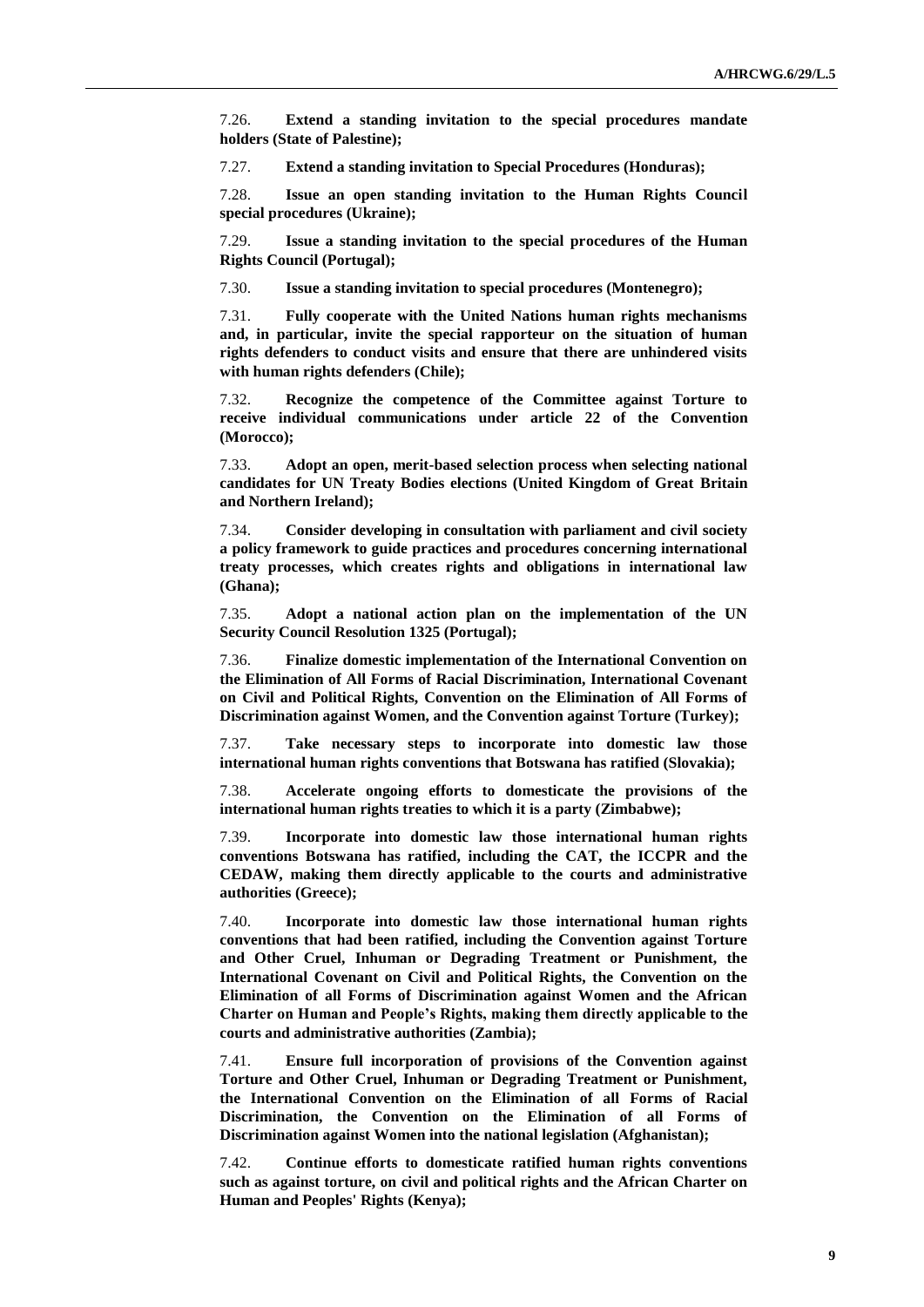7.43. **Adopt laws to incorporate in its national legislation the international human rights instruments to which it is party (Niger);**

7.44. **Include provisions of international human rights treaties ratified by Botswana in national legislation in order to ensure its applicability in courts and administrative organs (Russian Federation);**

7.45. **Further consolidate its social and human rights policies, particularly in the area of economic, social and cultural rights in order to improve the quality of life, particularly of the most vulnerable groups of its population (Bolivarian Republic of Venezuela)**

7.46. **Continue to address concerns on discrimination based on sex, sexual orientation or gender identity (Philippines);**

7.47. **Authorize sex changes (France);**

7.48. **Continue to fully implement various international human rights instruments particularly CEDAW and CAT with a view to reduce genderbased violence (Indonesia);**

7.49. **Raise the minimum age of criminality (Turkey);**

7.50. **Disseminate further the legal aid program aimed at promoting access to justice, increase a number of offices for legal aid throughout the country and to extend the mandate of the legal aid program to include criminal issues (Algeria);**

7.51. **Ensure that all journalists can report freely on Government activities without threat or harassment (United States of America);**

7.52. **Improve legal protections for journalists, especially those receiving information from whistle-blowers or covering government protests (Australia);**

7.53. **Refrain from using criminal charges to obstruct freedom of information and expression, including for journalists who receive information from whistle-blowers (Netherlands);**

7.54. **Enlarge the space for participation of civil society for more democratic governance and social inclusion (Republic of Korea);**

7.55. **Create mechanisms to increase the representation of women in positions of responsibility (Togo);**

7.56. **Increase women's representation in decision-making positions, in particular in the areas of access to water and services (Iraq);**

7.57. **Amend the 2009 Children's Act to include the definition of child trafficking and to criminalize the worst forms of child labour (United Kingdom of Great Britain and Northern Ireland);**

7.58. **Take effective measures to prevent trafficking in human beings and to rehabilitate victims (Russian Federation);**

7.59. **Amend the Trade Disputes Act and Trade Unions and Employees Organizations Act to conform to international standards, including protecting workers' right to organize (United States of America);**

7.60. **Take effective measures to improve the condition of migrant workers in compliance with international standards (Holy See);**

7.61. **Strengthen further its efforts in the area of poverty eradication, including by strengthening and addressing short-comings highlighted in the poverty eradication programmes (Malaysia);**

7.62. **Widen the programs to combat HIV for non-Botswana nationals (France);**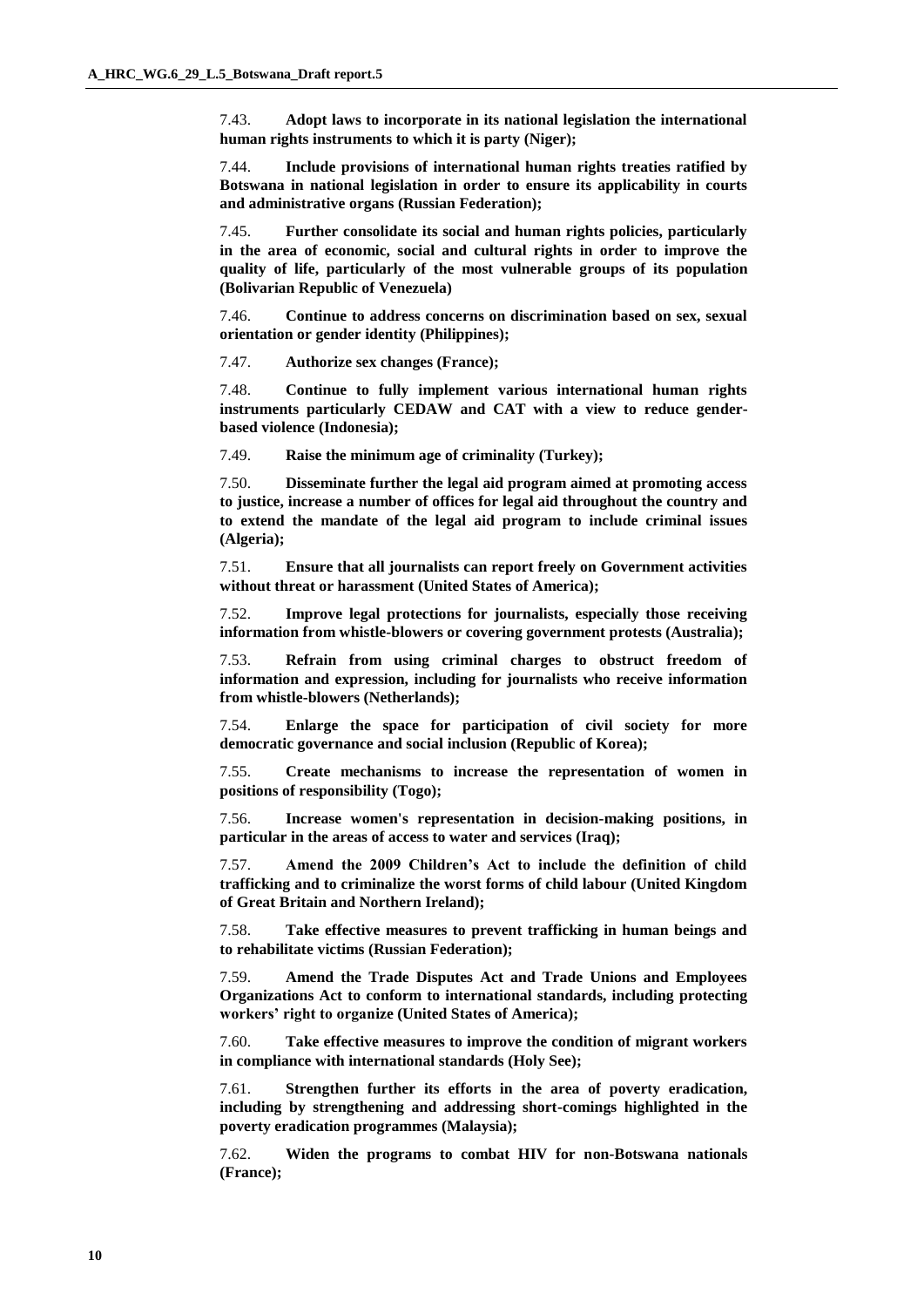7.63. **Affirm that there is no international human right to abortion and resist calls to liberalize abortion and further implement laws aimed at protecting the right to life of the unborn child (Kenya);**

7.64. **Take all appropriate measures to ensure children's access to quality education, including, when possible, education in their own language (Finland);**

7.65. **Adopting measures based on the principle of gender equality, which protect women's rights and safety and punish any discriminatory and harmful practice against them (Uruguay);**

7.66. **Reviews laws in order to stop violations of women's rights in the areas of adoption, marriage, divorce, burial and devolution of property on death and other personal law matters (Honduras);**

7.67. **Establish a comprehensive monitoring mechanism on the treatment of children with the aim of disclosing cases of sexual abuse, mistreatment and neglect, including by introducing the possibility of taking children out of an environment which is not conducive for their development (Germany);**

7.68. **Take effective measures to end violence against children including sexual abuse and exploitation (Myanmar);**

7.69. **Increase efforts in promoting the rights and well-being of indigenous peoples (Philippines);**

7.70. **Strengthen measures to protect minorities and indigenous people living in the country (Benin);**

7.71. **Strengthen the programs aiming at preserving and reinforcing the rights of people belonging to minorities (France);**

7.72. **Ensure indigenous peoples receive proper access to public services and water, and repeal the hunting ban as recommended by the United Nations Special Rapporteur (Canada);**

7.73. **Adopt legislative and normative acts to ensure the rights of all children to acquire citizenship and ensure that no child is born stateless (Russian Federation);**

7.74. **Amend its legislation in order to grant nationality to any child born in Botswana who would otherwise be stateless as well as to foundlings (Sierra Leone);**

7.75. **Amend the Citizenship Act and the Citizenship regulations in accordance with the Convention on the Rights of the Child, so as to ensure every child's right to a nationality (Belgium);**

7.76. **Adopt legislative measures, administrative measures and programmes which ensure the registration of all children born within its borders regardless of their parents' migratory status or nationality including refugees, foundling children and those born outside of hospitals (Mexico).**

**8. The following recommendations made during the interactive dialogue are noted by Botswana:**

8.1. **Ratify the Optional Protocol to the Convention on the Rights of the Child on a communications procedure and the Second Optional Protocol to the International Covenant on Civil and Political Rights, aiming at the abolition of the death penalty and the International Convention for the Protection of All Persons from Enforced Disappearance (Slovakia);**

8.2. **Ratify the First and Second Optional Protocol to the International Covenant on Civil and Political Rights, International Covenant on Economic, Social and Cultural Rights and its Optional Protocol (Spain);**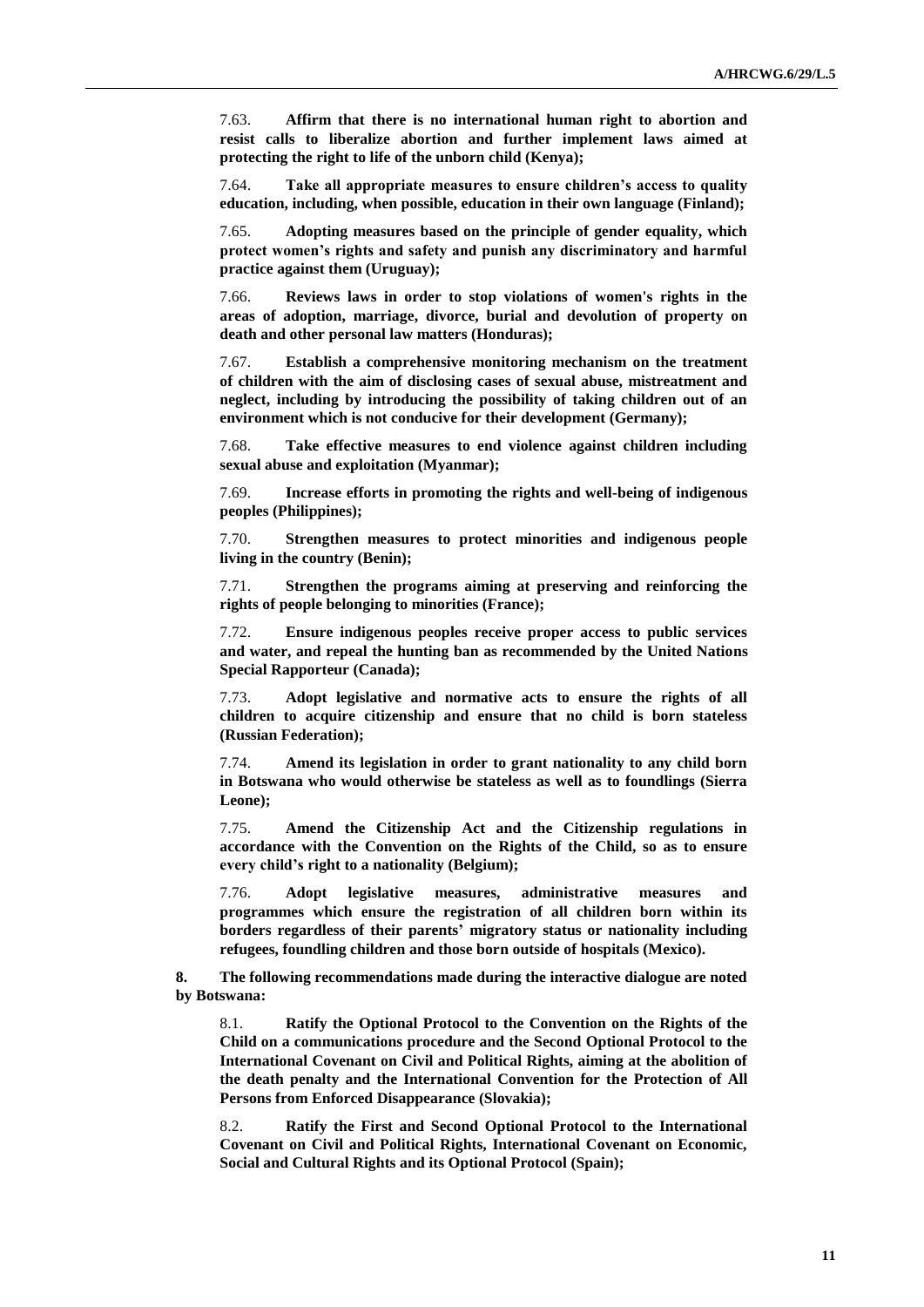8.3. **Ratify the Second Optional Protocol to the International Covenant on Civil and Political Rights, aiming at the abolition of the death penalty, and observe a moratorium on the death penalty in the interim (South Africa);**

8.4. **Ratify the Second Optional Protocol to the International Covenant on Civil and Political Rights, aiming at the abolition of the death penalty (Togo); (Côte d'Ivoire); (Liechtenstein);**

8.5. **Ratify the Second Optional Protocol to the International Covenant on Civil and Political Rights on the abolition of death penalty and take the necessary measures to repeal the death penalty from its legislation (Argentina);**

8.6. **Accede to the Second Optional Protocol of the International Covenant on Civil and Political Rights, aiming at the abolition of the death penalty, and adopt a formal moratorium and commute all death sentences to prison terms (Sweden);**

8.7. **Ratify the Indigenous and Tribal Peoples Convention No.169 of the International Labour Organization (Denmark);**

8.8. **Continue the efforts to harmonize laws and review the dual system between customary law and common law in order to remove contradictions and inconsistencies (Tunisia);**

8.9. **Adopt specific legislation to protect victims of violence and other human rights violations committed against persons on the basis of their real or imputed sexual orientation or gender identity, in line with resolution 275 of the African Commission on Human and People's Rights (Netherlands);**

8.10. **Eliminate normative exceptions and practices to the principle of nondiscrimination which are not in line with international human rights treaties (Ecuador);**

8.11. **Enact legislation to eliminate discrimination on the basis of sexual orientation and gender identity (Australia);**

8.12. **Ensure adopting of specific legislation to fight discrimination, hate speech and violence based on sexual orientation and gender identity (Brazil);**

8.13. **Protect LGBTI-persons from discrimination by amending sections 164, 165 and 167 of the Botswana Penal Code to decriminalize same-sex activities among consenting adults and by explicitly including sexual orientation and gender identity as listed grounds of non-discrimination in Section 3 of the Constitution (Germany);**

8.14. **Prohibit discrimination towards LGBTI community, at the same time ensuring the full respect of everyone's human rights regardless of their sexual orientation or gender identity (Uruguay);**

8.15. **Initiate awareness-raising activities to the general public on the human rights of LGBTI persons in order to prevent stigma and discrimination and to support civil society actors in their similar efforts (Finland);**

8.16. **Abolish the death penalty (France); (Honduras);**

8.17. **Consider abolishing the death penalty (Mozambique);**

8.18. **Give due consideration to the legal abolition of the death penalty as well as to the commutation of all death sentences to terms of imprisonment (Liechtenstein);**

8.19. **Impose a moratorium on the use of death penalty (Montenegro);**

8.20. **Establish an official moratorium on executions and abolish the death penalty (Germany);**

8.21. **Establish a moratorium on the application of the death penalty with a view to holding informed debates about its full abolition (Mexico);**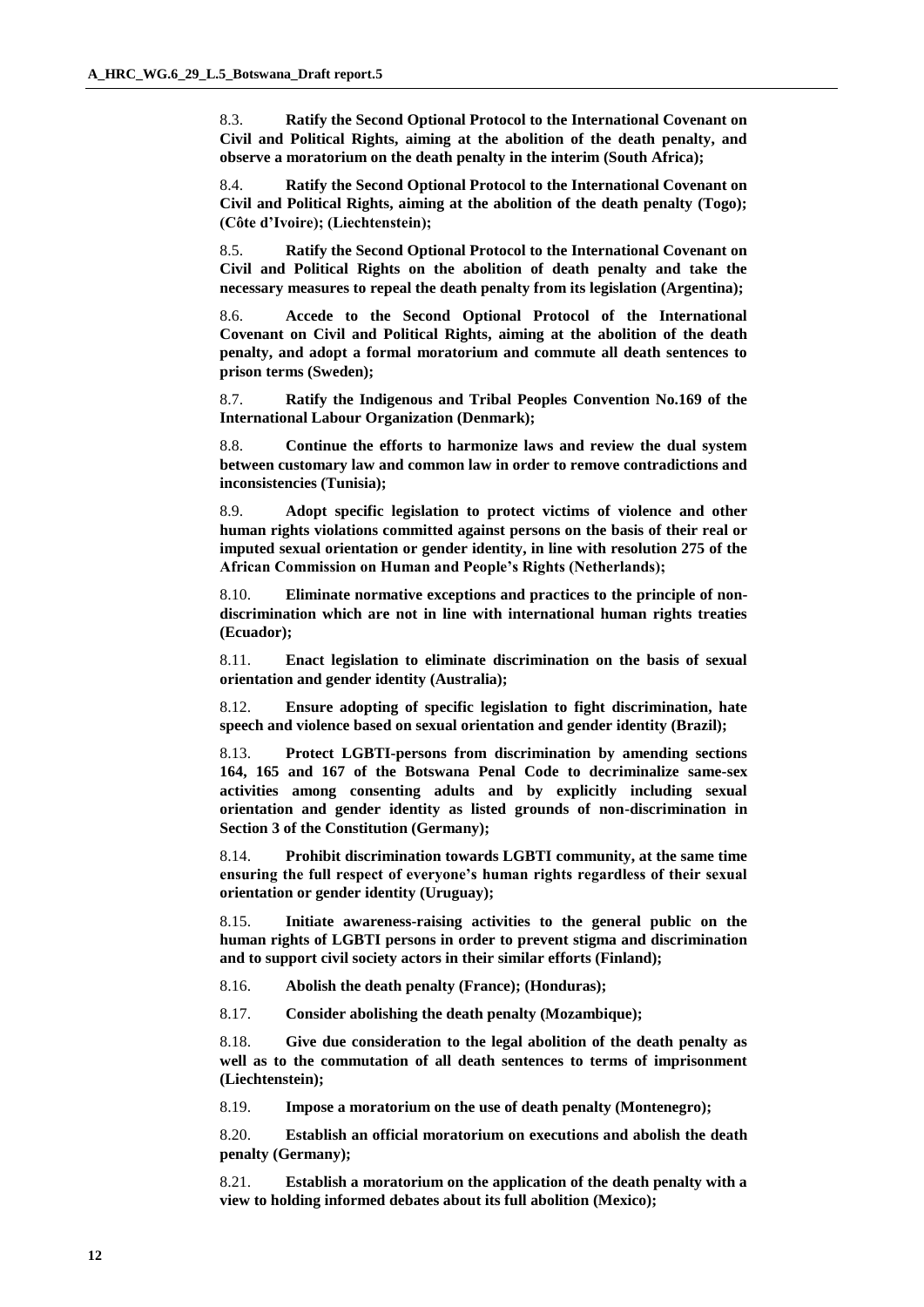8.22. **Establish a moratorium on the death penalty as a first step towards its full abolition and ratify the Second Optional Protocol to International Covenant on Civil and Political Rights, aiming at the abolition of the death penalty (Portugal);**

8.23. **Agree to a moratorium on the death penalty as a first step towards its ultimate abolition, as previously recommended (Ireland);**

8.24. **Impose a country-wide moratorium on the death penalty that immediately halts all sentences and executions with a view toward complete abolition of the death penalty (Iceland);**

8.25. **Consider implementing a moratorium on the death penalty (Ghana);**

8.26. **Enact a moratorium on the use of the death penalty with a view to abolishing it and enhance the promotion and the protection of the right to life (Holy See);**

8.27. **Establish a formal moratorium on the death penalty, as a step towards complete abolition of this practice (Australia);**

8.28. **Establish and implement a moratorium on executions as a first step towards the abolition of the death penalty (Belgium);**

8.29. **Establish a moratorium on the use of the death penalty, with a view to its abolition in law and practice (Chile);**

8.30. **Establish a moratorium on executions with a view to fully abolishing the death penalty, as previously recommended (Estonia);**

8.31. **Consider a moratorium on the death penalty with a view to its legal and practical elimination (Ecuador);**

8.32. **Repeal the death penalty and consider a moratorium pending its complete abolition (Canada);**

8.33. **Hold public consultations on the use of the death penalty and consider ratifying the second Optional Protocol to the International Covenant on Civil and Political Rights with a view to abolishing the death penalty (Uruguay);**

8.34. **Consider initiating a public inclusive discussion on implementation of a moratorium on the death penalty with the aim to abolishing it. (Angola);**

8.35. **While welcoming the public debates on the death sentences, Namibia encourages Botswana to consider placing a moratorium on executions, commute all death sentences to other sentences and consider ratifying the Second Optional Protocol to International Covenant on Civil and Political Rights, aiming at the abolition of the death penalty (Namibia);**

8.36. **Promote a national debate on the death penalty with a view to establish a moratorium on executions (Italy);**

8.37. **Abolish the death penalty definitively, hold a public debate to that end, and in the meantime, humanize the process to mitigate the suffering of the persons sentenced and his/her family (Spain);**

8.38. **Take measures to eliminate all forms of sexual and gender-based violence, including through criminalizing marital rape, investigating and prosecuting all acts of sexual violence and providing training to law enforcement officials on sexual and gender-based violence (Canada);**

8.39. **Take urgent steps to address gender-based violence, including the creation of an Act that makes marital rape illegal in Botswana (United Kingdom of Great Britain and Northern Ireland);**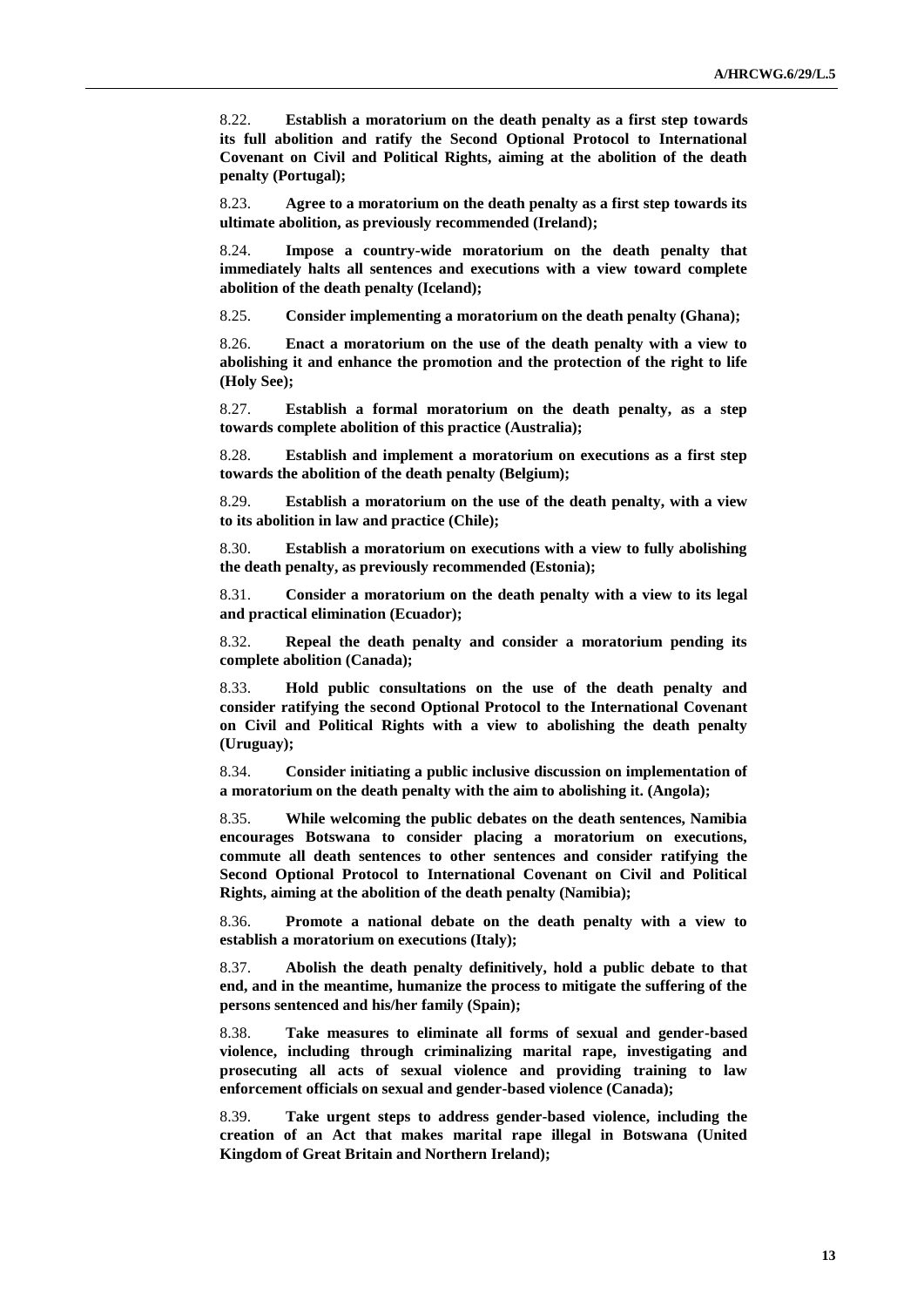8.40. **Enact specific legislation on marital rape and ensure that all violence against women and girls constitutes a criminal offence, as previously recommended (Ireland);**

8.41. **Abolish practice of corporal punishment by introducing appropriate changes to the legislation (Russian Federation);**

8.42. **Explicitly prohibit corporal punishment of children in all settings, including in the home, school and in penal institutions (Estonia);**

8.43. **Outlaw corporal punishment in all settings (Kenya);**

8.44. **Take legislative measures to prohibit all forms of corporal punishment against children and to conduct awareness-raising campaigns to ensure that non-violent forms of discipline are administered in a manner consistent with the child's dignity (Liechtenstein);**

8.45. **Decriminalize consensual, same-sex sexual acts (Sweden);**

8.46. **Decriminalize same-sex sexual activities and ensure nondiscrimination in accordance with Botswana's domestic and international human rights obligations (Iceland);**

8.47. **Repeal laws that criminalize consensual same-sex conduct between adults and ensure all legislation, policies and programs do not discriminate on the bases of sexual orientation or gender identity (Canada);**

8.48. **Decriminalize consensual sexual relations between people of the same sex and act to stop the discrimination suffered by the people because of their sexual orientation (Spain);**

8.49. **Analyse modifying the legislation that criminalises sexual relations between adults of the same gender in order to guarantee the rights of LGBTI persons (Argentina);**

8.50. **Repeal the law repressing homosexuality (France);**

8.51. **Build upon recent court decisions upholding the human rights of transgender persons and take action to decriminalise LGBTI status or conduct (United States of America);**

8.52. **Provide sustainable solutions to alleviate poverty and reduce high unemployment rates, 20 per cent of the total of those able to work (Syrian Arab Republic);**

8.53. **Widen the scope of the poverty eradication programmes and increase the budget assigned for them (Turkey);**

8.54. **Constitutionally guarantee the right to education of children and adolescents (Chile);**

8.55. **Enshrine the right to education in its Constitution (Timor-Leste);**

8.56. **Ensure that the right to education, which is a fundamental human rights, is enshrined in its constitution and that the right to basic and further education for all, is protected (State of Palestine);**

8.57. **Ensure education and equal rights for all citizens in its Constitution (Syrian Arabic Republic);**

8.58. **Lift its reservations on the 1951 Convention on the Status of Refugees with a view to amending the policy of holding asylum seekers and refugees in camps and providing them with work permits and decent job opportunities (Honduras).**

**9. All conclusions and/or recommendations contained in the present report reflect the position of the submitting State(s) and/or the State under review. They should not be construed as endorsed by the Working Group as a whole.**